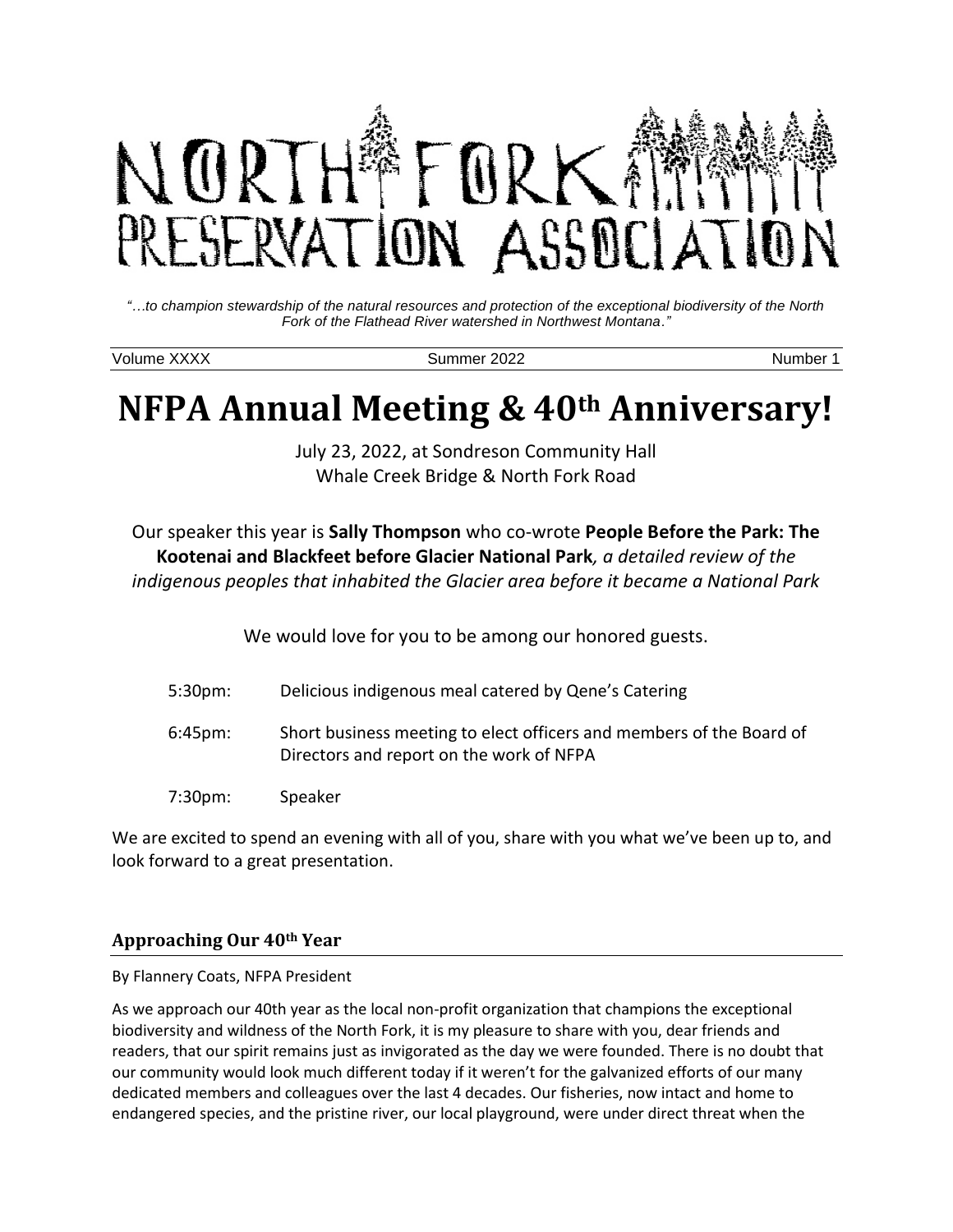Cabin Creek coal mine was proposed at our headwaters just 18 miles north of the border 40 years ago. A close call that ended in the favor of future generations thanks to the swift action of many, but specifically our founder, John Frederick. Today, too, our valley skies remain dark, our solitude abounds, and it's not uncommon to see a lynx or grizzly on the road. Let us not forget that this was not just by chance or happenstance.

The hard work and passion (and many trips to town as Pat Cole will remind us) of a handful of dedicated North Forkers resulted in a neighborhood plan that preserves one of the last intact ecosystems in the lower 48 as our "neighborhoods" grow, maintaining the shared values that brought us all here.

Today, as we seek to understand how our work as an organization, founded on preservation, can be most effective in a changing world and, inarguably, a changing North Fork, we have found some answers. This spring, after two years of pandemic-related postponements we finally attended an inhouse strategic planning retreat at the beautiful property of Ray Hart. As snow flurries consistently paused for sunshine-filled breaks, we let our minds massage the mission of NFPA. For starters, you will notice we now have programming and will be initiating our new "Polebridge Bear Smart" program as human-bear conflicts increase locally. Cumulative impacts are at the root of every discussion as aged management plans sit stale and use skyrockets. More education, more engagement. Our next 40 years has just begun.

Save, don't pave. And remember, don't be an asphalt.

## **First Strategic Plan in 40 Years!**

Since NFPA is getting more involved than ever in lots of projects, the board decided that it was time to write a Strategic Plan. Debo took on the task of planning and facilitating the Strategic Planning process with the help of the Planning Committee (Flannery, Suzanne, and Randy).

Board members met for a full day retreat in early April to discuss 3 strategic questions (90 minutes on each topic):

--What needs to be done to ensure that people live, work, travel, and recreate in the North Fork with minimal damage to the ecosystem?

--What needs to be done to educate residents and visitors about protecting the North Fork ecosystem?

--What needs to be done to inspire and mobilize people to build a powerful movement to protect the North Fork ecosystem?

Hundreds of ideas were generated. These ideas were used to write the first Strategic Plan in the 40-year history of the organization. The final Strategic Plan was approved by the Board of Directors in late April.

## **Proposed New Mission Statement!**

The Board of Directors is proposing the following new mission statement for NFPA. You can vote on this by attending the annual meeting and 40th anniversary celebration on July 23!

Here it is:

# To champion the exceptional biodiversity and wildness of the North Fork.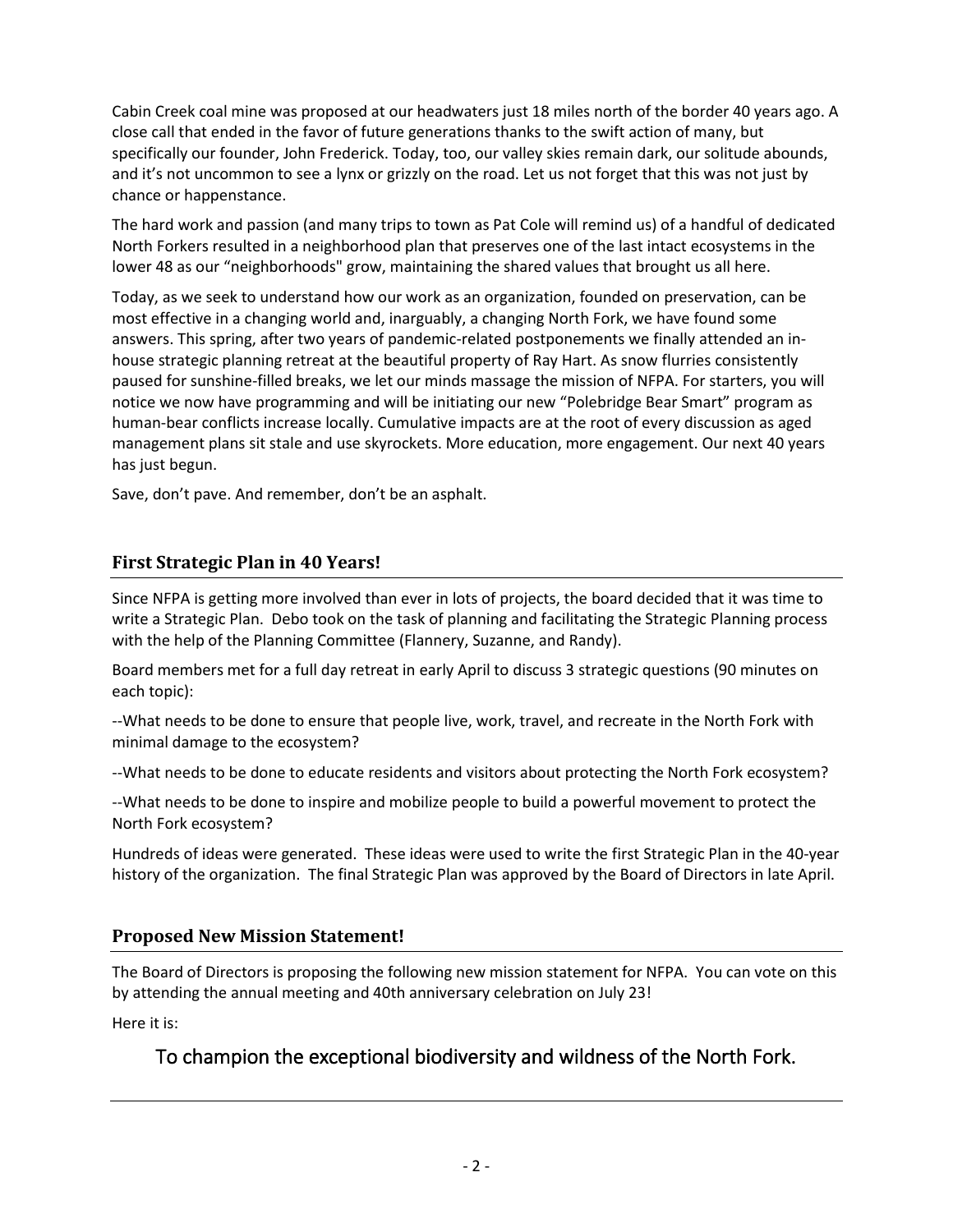## **Announcing the Polebridge Bear Smart Program!**

The North Fork Preservation Association is excited to announce the creation of the Polebridge Bear Smart (PBBS) Program in response to the tragic loss of four female grizzly bears (Monica and her triplet cubs) late last summer. This bear family became habituated to unsecured garbage and food rewards. Ultimately, bear managers had to euthanize all four bears. The goal of this program is to prevent future human bear conflict in The North Fork by launching several initiatives this spring and summer. They include:

- ❖ Bear resistant garbage containers for purchase or loan to property owners.
- ❖ Free, Bear Smart Training for Polebridge businesses' seasonal employees.
- ❖ Family oriented presentation in conjunction with Humanities MT; "The Inconvenient Grizzly" July 4th, 3 pm at Home Ranch Bottoms.
- ❖ An educational Bear Fair, scheduled for with presentations, educational booths and fun for the whole family. Home Ranch Bottoms, 12 to 4 pm, July 30th.
- ❖ Community presentation on living with bears in conjunction with North Fork Landowners Association (NFLA); August 14th NFLA meeting, 7:00 pm.

PBBS has been funded by a grant and through generous donations from North Forkers. The NFLA Board has been supporting PBBS by appointing a NFLA liaison, Suzanne Hildner, to the program. If you have questions, would like to donate to the program, are interested in purchasing or renting a bear resistant garbage container, or would like to volunteer to help at the Bear Fair please contact Suzanne Hildner [<sdhildner@icloud.com>](mailto:sdhildner@icloud.com).

# *Upcoming Polebridge Bear Smart Events*

*May/June - Bear Smart Training for Polebridge businesses' seasonal employees. Exact dates/times TBA.*

*July 4th - Family oriented presentation in conjunction with Humanities MT; "The Inconvenient Grizzly" 3:00 pm at Home Ranch Bottoms.*

*July 30th - An educational Bear Fair with presentations, educational booths, and fun for the whole family. Home Ranch Bottoms, noon to 4 pm.*

*August 14th - Community presentation on living with bears in conjunction with North Fork Landowner's Association (NFLA) August meeting. 7:00 pm.*

#### **Notes from Upstream**

By Randy Kenyon, Chair of the NFPA Watershed Working Group

Aquatic Invasive Species (AIS) remains an ongoing threat, with state and federal agencies expending efforts in protecting our precious watershed. Locally, Glacier National Park is continuing to monitor watercraft closely. The good news is they have expanded their inspection sites to the Polebridge Ranger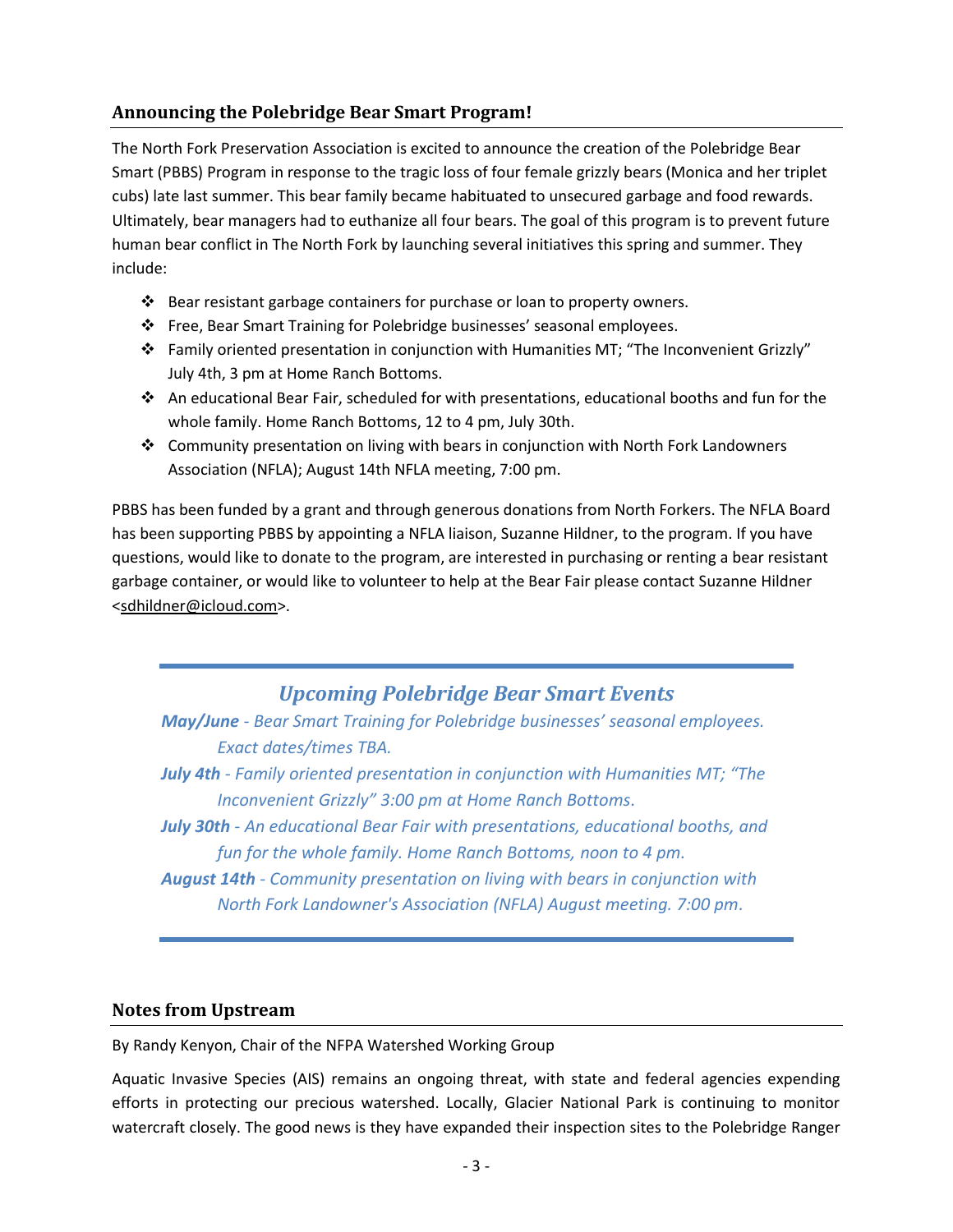Station. The rest of the story? Unfortunately for locals, in addition to the "one in and one out" policy for Bowman and Kintla Lakes, the entrance at Polebridge this season will require a ticket, the same as the West Glacier entrance. Contact the Park for ticketing information.

The Wild and Scenic River Comprehensive River Management Plan (CRMP) continues to languish. The Glacier View Ranger Station meets weekly and hopes to complete the scoping stage and release a draft for public review and input this summer. This crucial document will be guiding and regulating activities on all three forks of the Flathead River for the next generation. The key is to establish and protect outstanding remarkable river values. Your participation in this process is critical. Please visit the ranger station site to become involved.

The Flathead River Alliance is up and running full speed! This local nonprofit is likewise committed to enhancing and supporting those same remarkable values by utilizing education, stewardship, and community involvement. One of their exciting program concerns guiding agency and citizen water quality monitoring to ensure CRMP compliance and a better understanding of nonpoint source pollution. We encourage one and all to learn more of this organization and become involved!

Finally, the Flathead Lake Biological Station is developing fascinating research regarding stoneflies and other floodplain aquatic insects based on their amazing adaptations to low oxygen. This important research will lead to a greater understanding of both tolerance and adaption in our warming temperatures. Other studies are utilizing genetics to garner increased insight into environmental adaptations in our ever-changing world.

## **Wildlife Corner**

By Diane Boyd, Chair of the NFPA Wildlife Working Group

The swallows arrived at Trail Creek on May 4, having flown north from wintering grounds in Central and South America. So glad to see them back! Scruffy, skinny whitetails are everywhere feeding on green succulent shoots to replace the fat reserves they lost over winter. I've often wondered how starving deer and elk can nurture a growing fetus during the month of May to pop out a robust healthy baby in early June. Another of Mother Nature's miracles. Rain, rain, more rain. Normal spring in the North Fork.

A total of 273 wolves were killed in Montana this past winter, with zero wolves harvested in the North Fork HD 110.

Grizzly bears are out and hungry, so be bear aware around your home and when you're hiking. NFPA may help provide bear-proof trash bins, please contact us for more info.

Justine Vallieres is the new Wildlife Conflict Specialist for the North Fork, and we're ecstatic to have her here filling the big shoes of recently retired Tim Manley!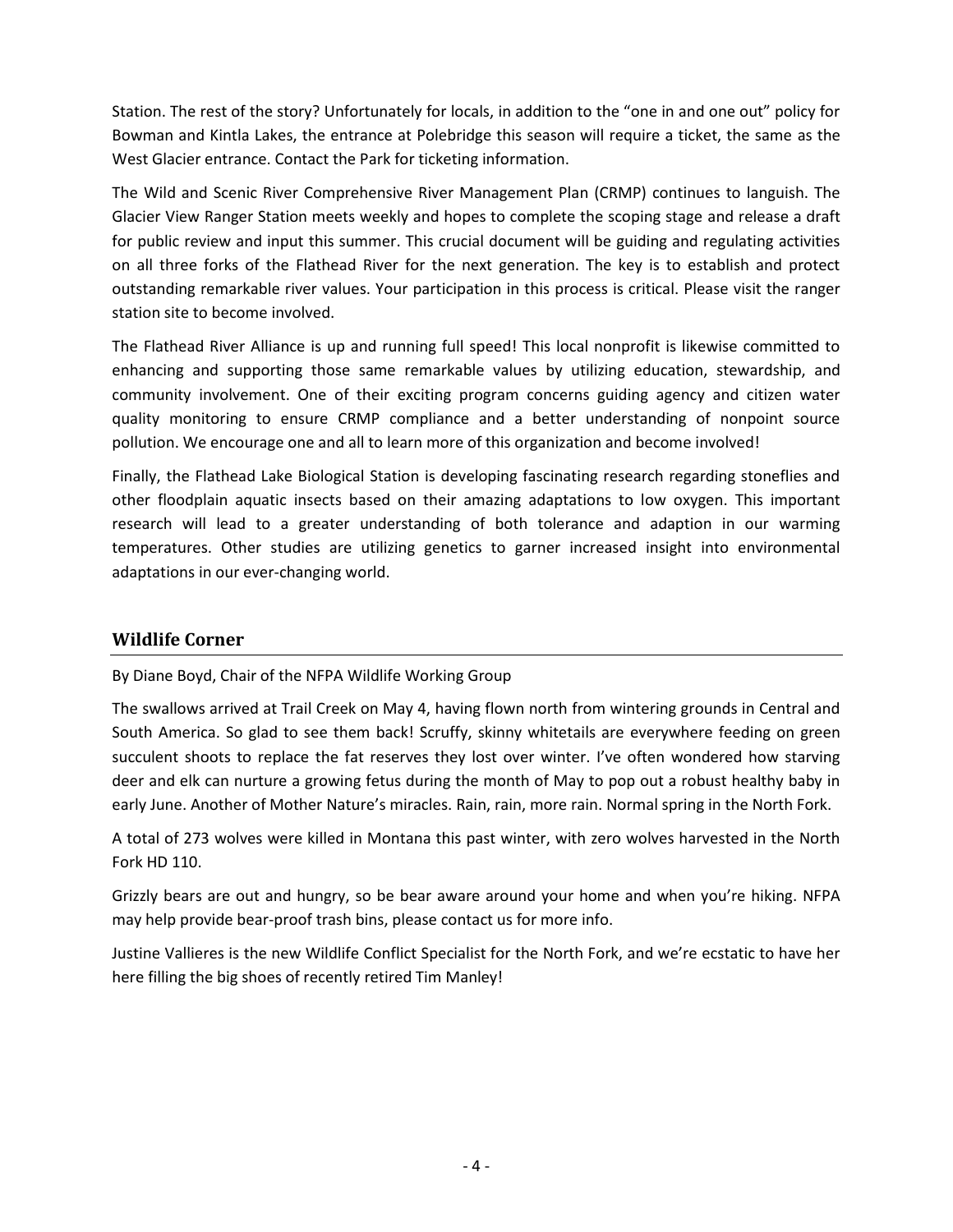### **Working Together for Wilderness**

#### By Amy Robinson, Chair of the Wilderness Working Group

As a new board member, I am learning more about NFPA and the amazing people who work for this very special place. About ten years ago, when I first moved to the Flathead Valley, I dove into getting to know the land and the community that lives between Glacier Park and the quiet, unknown corners of the Whitefish Range. After hiking trails and spending time in backyard BBQs I knew this place was special.

When I first landed in the valley, I worked for Montana Wilderness Association and there were a lot of nuanced opinions and stereotypes associated with the label. I came on board at an incredible time, and I met John Frederick and others, and we joined together to participate in a group of about 30 folks called the Whitefish Range Partnership. We worked hard and crafted a recommendation that we presented to the Forest Service, and we asked that they consider including it in the new land management plan. The land management plan (or Forest Plan) presented an awesome opportunity to protect wilderness in the Whitefish Range without necessarily needing to lean on our elected politicians.

My time was spent building relationships, finding common ground, and working to build consensus to protect over 80,000 acres of wilderness in the northern range. This included Nasukoin, Mt Thompson-Seton, Tuchuck, Mt Hefty and Thoma areas. At the same time, we were also talking about other topics such as how to manage timber and maintaining and enhancing forms of recreation such as motorized use and mountain biking.

At the end of the process, the Forest Service adopted many of the recommendations made by the Whitefish Range Partnership, and that included 80,000 acres of recommended wilderness protection for the northern range. This was a huge success(!), however, the site specific implementation of those decisions were not going to happen until a travel plan was conducted.

So, this winter, three years after the signing of the land management plan, the Forest Service released a proposed action for the travel plan. Among other things, the proposed action supports managing recommended wilderness just like Wilderness and analyzing snowmobiling areas in the southern range. This effort is important because it sets the stage for Wilderness designation in the future when the time is right. Stay tuned. There will be more opportunities to participate in this process in the coming months!

I'm honored to play a part in continuing the important work of NFPA that started 40 years ago this year! Standing up with all of you, for this special place, is the perfect place to be.

#### **Scholarship and Award Committee Report, Spring 2022**

By Suzanne Hildner, Chair of the Scholarship and Award Committee

Now that Spring is here (finally) the Awards/Scholarship Committee is busy once again soliciting applications for the Kreck/Fields Scholarship. The scholarship is offered annually for a graduate student attending a Montana based university and who is engaged in a field of study that will enhance their ability to advocate for and promote wilderness protection and preservation. Specific fields of study can be, but are not limited to wildlife biology, ecology, environmental studies, environmental law, journalism, or the expressive arts. If you are aware of a student who might be a candidate for this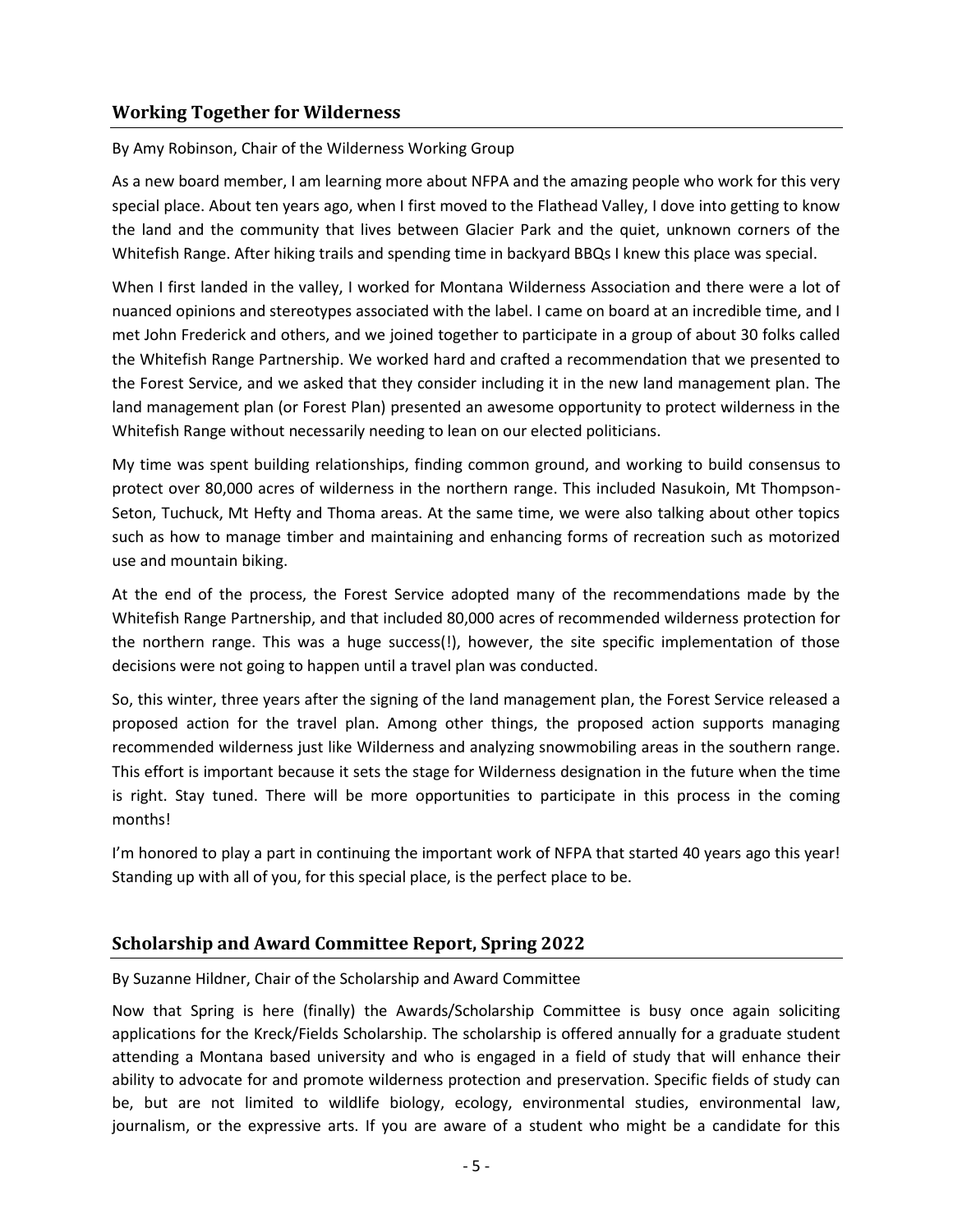opportunity, please direct them to our website [https://www.gravel.org/nfpaarchives/loren-kreck](https://www.gravel.org/nfpaarchives/loren-kreck-edwin-fields-wilderness-scholarship/)[edwin-fields-wilderness-scholarship/.](https://www.gravel.org/nfpaarchives/loren-kreck-edwin-fields-wilderness-scholarship/)

The NFPA Board recently selected the 2022 recipient of the Glacier National Park Stewardship Award. This award is given most years to an individual who has demonstrated "vigorous defense and advocacy of the Park's natural resources, sometimes in opposition to forces looking to be expedient or financial rather than custodial". This award, originally given in honor of Jack Potter, retired Chief of Science and Resources for Glacier National Park was renamed last year at Jack's request. This year's recipient will be announced at the NFPA Annual Meeting scheduled for Saturday, July 23rd.

# **Other Activities Around the North Fork**

*The North Fork Landowners Association sponsors a number of hikes, river floats and bicycling events. Check their calendar page [\(https://nflandowners.com/calendar\)](https://nflandowners.com/calendar) for details and listings of more activities.*

*Wild Montana (formerly Montana Wilderness Association) offers several hikes each year in Northwest Montana. They have both a summer and winter schedule. See their website for full details: <https://wildmontana.org/> (click the "discover" link near the top[ of the home page.)*

*The North Fork Trails Association (NFTA) has quite a few trails-related activities throughout the year, some in conjunction with other organizations. See their web site [\(https://nftrails.org/\)](https://nftrails.org/) for more information.*

*Flathead Rivers Alliance (FRA) launched a River Ambassador Program this summer and is usually seeking volunteers to join the team. To learn more visit[: https://www.flatheadrivers.org/.](https://www.flatheadrivers.org/)*

# **NFPA Begins Online Support Upgrades**

## By Bill Walker, NFPA Media

NFPA has quietly begun making improvements to our online presence.

*The website now incorporates a "Donate" button, allowing visitors to donate money to support our good works. It also enables members to pay their dues without recourse to snail mail*. Alas, we do not yet have this integrated with an online version of our membership form. For now, new members, or existing members who need to change their profile information, have a couple of choices:

- ❖ Do it "old school": Fill out a membership form (see next page or get it from our website at [https://www.gravel.org/files/NFPA Membership Form.pdf\)](https://www.gravel.org/files/NFPA%20Membership%20Form.pdf), stuff it in an envelope along with a check, and mail it to our treasurer at NFPA, PO Box 1601, Columbia Falls, MT 59912.
- ❖ Use the "Donate" button and then follow up with an email to [treasurer@gravel.org](mailto:treasurer@gravel.org) letting us know what you just did. If you are a new member or an existing member with changes to your contact details, include that information in the email. Or just fill out the membership form, scan it in, and attach it to the email.

A nuisance, I know. We'll try to get it fixed Real Soon Now.

And finally, for those of you who are small screen aficionados, you'll start to notice increased use of QR *codes in our publications – should save you some web address entry hassle here and there*.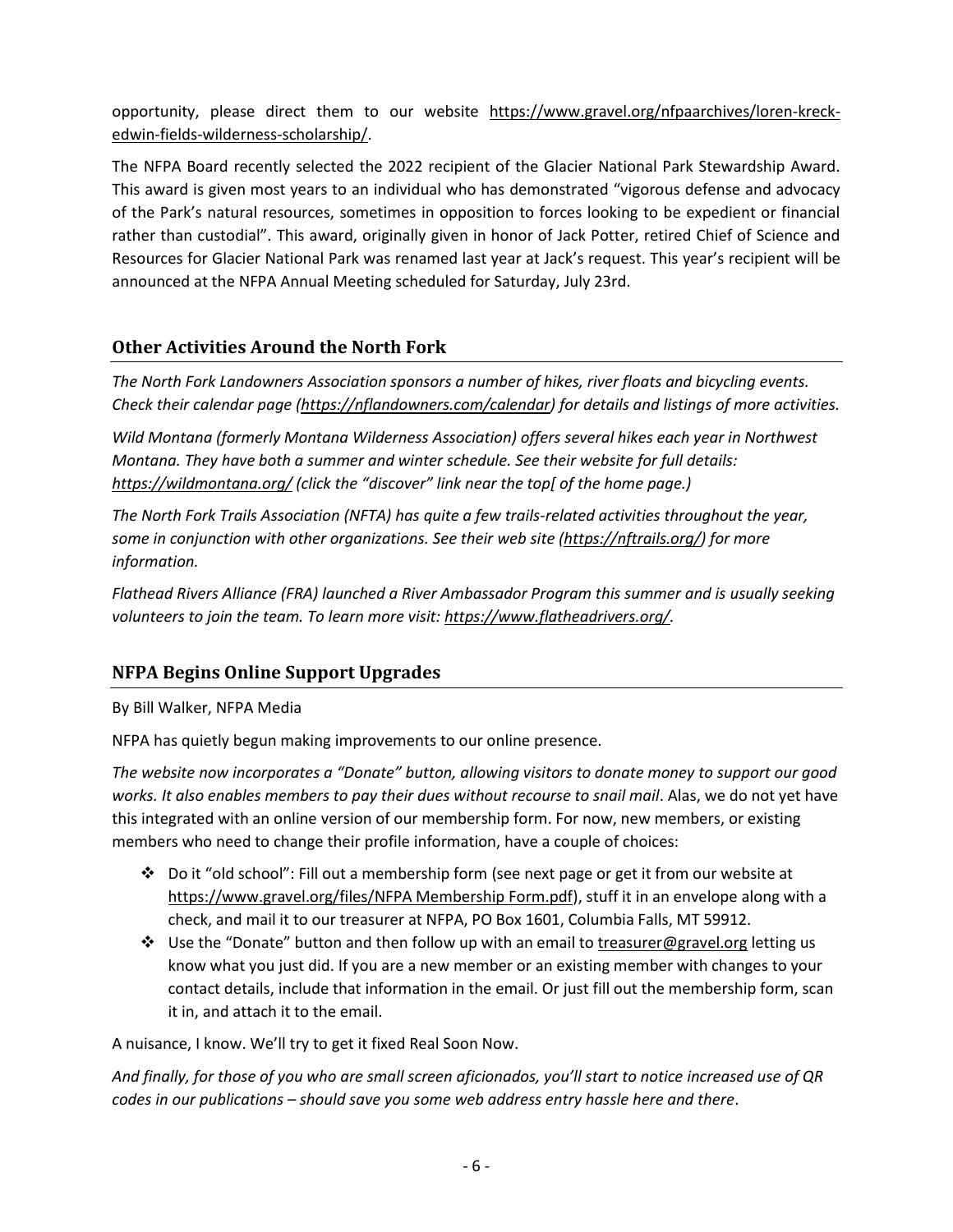# **MEMBERSHIP/RENEWAL FORM**

#### *IF YOU HAVEN'T PAID YOUR DUES YET, IT'S TIME! If it's been more than a couple of years since you last paid dues, this may be your last newsletter.*

If you *have* paid your dues for 2022. *Thank you!*

**I want to help protect the North Fork of the Flathead River Valley at the western edge of Glacier National Park. New Name New Name Renewal Address Phone Email Save a tree! I wish to receive the newsletter by email I want to join the NFPA. Here is my membership fee of \$20.00/year family membership of \$25.00/year living lightly membership of \$10.00/year**  I want to help. Here is my donation of <u>for the set of the set of  $f(x)$  for  $f(x)$  and  $f(x)$  are  $f(x)$ </u> **I wish to receive occasional email alerts about important issues! Please remove me from your mailing list. Mail check or cash to: North Fork Preservation Association PO Box 1602 Columbia Falls, MT 59912** Visit us [& support our work](https://www.gravel.org/) at [gravel.org](https://www.gravel.org/)